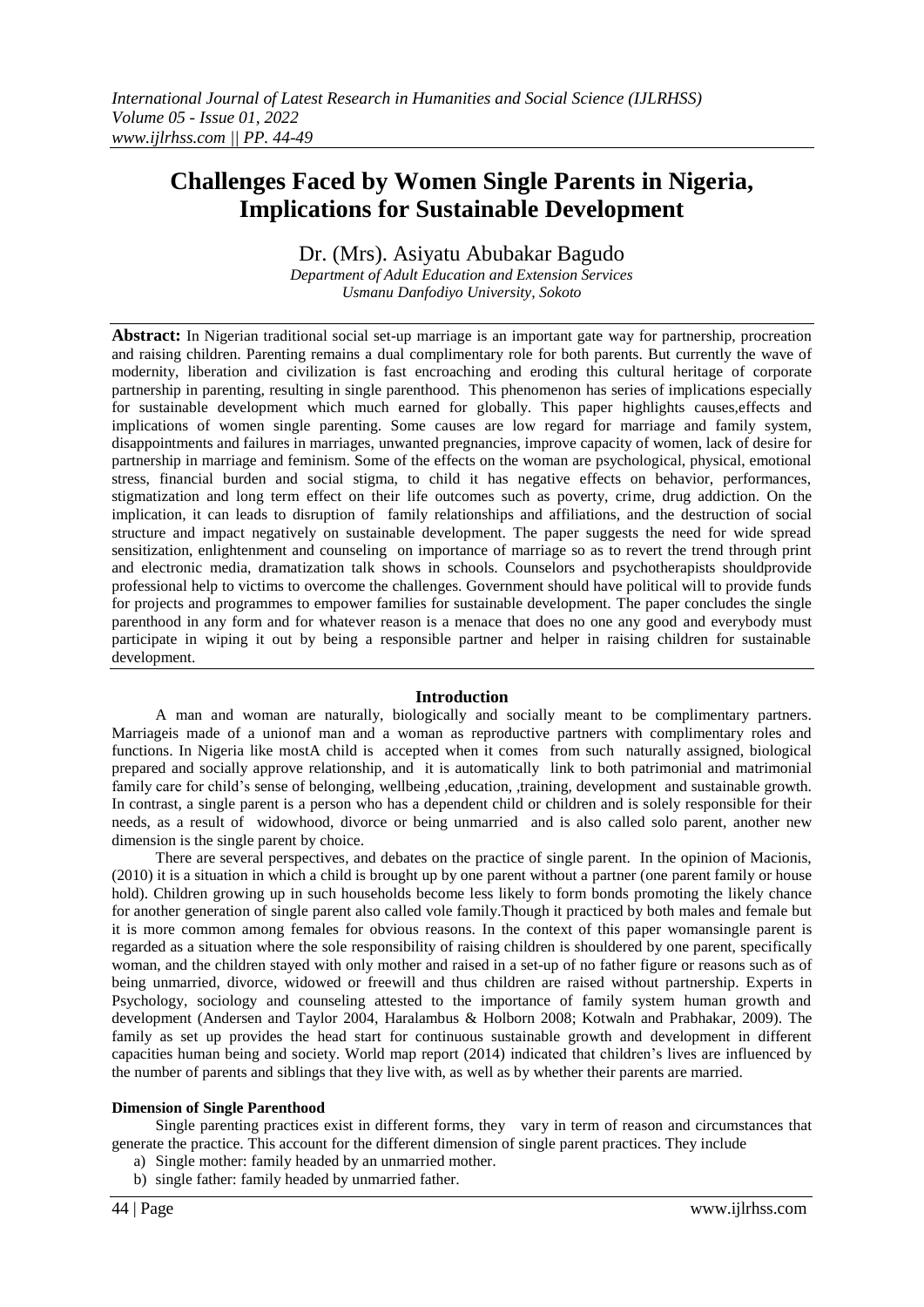*www.ijlrhss.com || PP. 44-49*

- c) single parent by custody: family headed by divorced biological father or mother.
- d) Single parent by adoption: family headed by non –biological single parent,
- e) posthumous single parent: in which a woman is married to a deceased man and will bear and raise children for the deceased.
- f) Widowed single parent: a family headed by a widowed father or mother.
- g) choice mom single parent: a family headed by a unmarried single mother who intentionally get pregnant through an anonymous or known sperm donor.

### **The Prevalence of Single Parenthood**

The prevalence of odd family headed by one parent is becoming a common phenomena across the globe. Winscolin (1994) indicated that about half of all children born are expected to spend some time in a single parent family before reaching age 18.Another demographic survey (Gingerbread 2010) showed a general increase in children living in single parent homes worldwide with the trend being more common in United State. The current trend of single parenthood is frightening, where about 16% of children born worldwide are said to live with single parent household involving more men than women with lots of intricacies and negative side effects. Record on prevalence in developed countries, shows that in 2010 about 40.7 %of births in United State were accounted to unmarried women, and in New Zealand 17.8 % of families were single-parents out of which 5/6 were females (single mothers). In United Kingdom 1/4 of families with dependent children were single parent families. Countries like Asia, and middle-east are noted to be less likely raise children in single parenthousehold.

Available evidences revealed that trend is said to be escalating in various communities (Coger 2015) including Nigeria. Esseinand Bassey (2012) discovered that though the major religions in Nigeria did not appreciated it, single motherhood has come to stay. Nigeria demographic health survey(2013) indicated that19% of Nigerian family are single household and 19% are headed by women. This revealation should be source of concern for a country that is interested in sustainable developmental goal yet, having its children to being raised by women as single parent where more than half of women population had no education, are illiltrate and classified as vulnerable group. Literature and research reports have attested to the positive impact of dual partnership family system in well being of children. The World family map (2014) reported that

> Although two-parent families are becoming less common in many parts ofThe world, they still constitute a majority of families around the globe.Children are particularly likely to live in two-parent families in Asia andthe Middle East compared with other regions of the world. Childrenare more likely To live with one or no parent in the Americas, Europe,Oceania, and sub-Saharan Africa than in other regions (The World Family Map 2014).

#### **Causes of Single Parent among Women**

Literature available shows that women are more prone and indulge more in practice of single parenthood, list of probable causes were offered by different scholars which this paper categorizes the causes into five major groups

- a) Natural causes: These refers to naturally ordained happenings which are inevitable thus force women to adopt to the role of single parent. In this category are: death of a male partner in marriage. Then the woman becomes the sole breadwinner of the family. Another natural cause is accident and disease conditions,when male partner became incapacitated by either factor,the woman apparently assume the responsibility of bearing the burden to raise the children alone, unlike in the olden days, when family members join effort to raise such families.
- b) Situational causes: unbearable life experiences and encounters thatare superficial in nature could lead to single parenthood such as lack of trust in marriages, troublesome marriage, women battering, crises, separation, divorce, unplanned pregnancy, late marriage, and unwedded cohabitation, absent father, custody and adoption issues. Scholars in psychology, Santrock 2007, and guidance and counseling warns couples that divorce once there are children leads to long years of pains, struggling ,suffering and hardship especially to mother and children. So the best admonition is avoiding it as much as possible.
- c) Desire for procreation and progeny: some women are into single parenthood due to lack of marriageable suitor,after staying long and approaching menopause and could not get suitor for marriage will decide to take and bear and raise children on her own. Another cause identified by Agbo(2016) are the posthumous marriages practiced in Igbo land in south-eastern Nigeria. Where women are made to marry deceased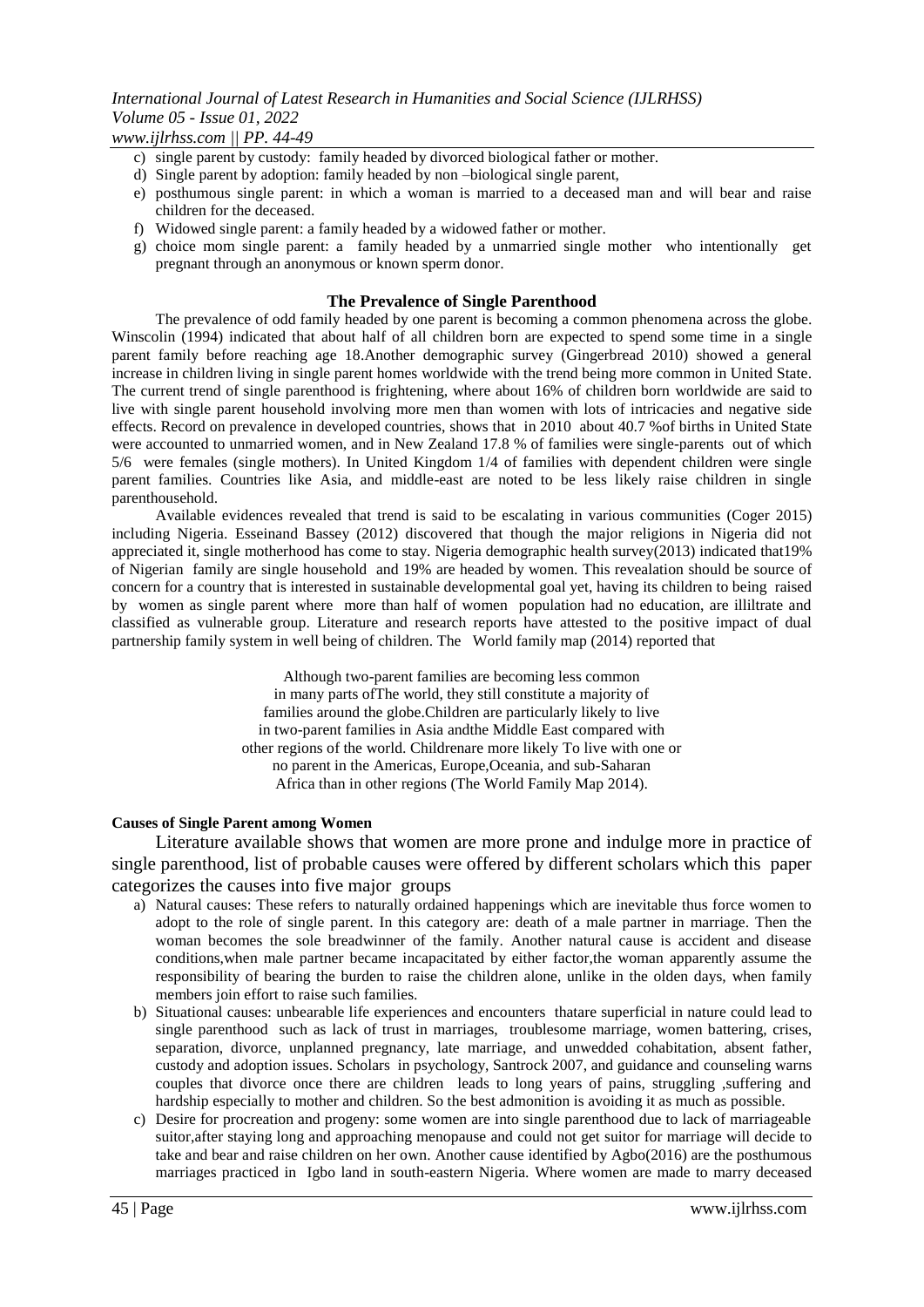*www.ijlrhss.com || PP. 44-49*

personswho have no offspring andshe is expected to bear and raise children for deceased man as a single parent.

- d) Conveniences: Another cause for single parent among women is personal interest, freewill, dislike for marriage, fear of disappointment, women sufficiency and buoyancy to practiced choice mum.
- e) shift in the social norms: This have cause some to decline marriage,issues such asindividualism ,personal interest above family's,being brother's keeper no more practiced, attitudes toward individual freedom, issues related to rise of women elites, equal right agitations, high education,employment and economic capacity lead to situation where women feel they can afford to live alone, declines in men responsibility toward family, such as disproportionate share of raising children , lukewarm attitude toward marriage.

The factors raised by this paper ascauses are casual, controllable, except death, accident and diseases others are avoidable, preventable and condemnable, and since the consequences are found to be detrimental, then dealing with the causes may serve as better way to eradicate the trend. The paper also acknowledges that the socio-cultural and religious values determine the prevalence rate of the practice in different part of the country. For example in rural and religious communities where it is totally condemn and not tolerated the phenomena seem to be less than in cities and urban towns were most inhabitants are settlers from different background coupled with exposure foreign alien culture which are blindly practiced in the name of civilization and modernity. The simple notion upheld in this paper is that phenomena of single parent is more of alien culture and practiced and popularized by those seeking affinity and affiliation to so called developed countries. Because marriage and family is a strong system in Nigerian society and in every culture values are attached to sustaining and preserving the recognized means of procreation of human kinds. Through which each child is acquire sense of belonging social identity and pride. In Nigeria like other societies marriage is a form of acceptable bond that unite man and woman to live together, bear and raise children. Educate and train them to become acceptable and contributing member of the society. Any practice that contravene this ideal will have so many effects.

### **Challenges Associated with Woman Single Parenting**

Marriage is a consensual unit based on intimacy, economic cooperation, mutual goals thatis shared by partners as such single mothers who do not have a partner to help in raising their children become the sole provider for the family by default, It has a lot of consequenceson development indices. According to Winscolin (1994)

Children who live with only one of their parents do less well in school, Obtain fewer years of education, and have trouble keeping a steady job as young adults. Children from single parent families are six times more likely to be poor. Daughters of single parents are more likely to bear a child out-of-wedlock, divorcece, and receive welfare benefits as young adults.

Psychological problems and behavior problems are more likely in offspring from single parent or remarried families. In the majority of families, single parenthood seriously disrupts the relationship between children and the non-custodial parent, usually the father. (winscon)

Whanau status report (2019) released by social policy valuation and research unit (SUPERU) New Zealand showed that most families are reasonably well when it came to measures such as income, housing, health but single parents were exceptions.they more likely to suffer from mental health and faced with significant challenges in areas of income, education,employment and home ownership , faced with incapacities to perform their core family functions such as nurturing,supporting and providing sense of identity and belonging. Father's greatest role is to provide values to his children, followed by emotional support, discipline, and income support, social exclusion,

Several studies abroad with few within the country were able to reveal the devastating effects the various dimension of single parenthood affect individual and society.

**Effects on the practicing mother:** The desire of every adult male is to have a spouse that will serve as partner in bearing and raising children together. When this is not obtained,then single parenting is opted for by default. This result in intrapersonal and inter personal conflict and crises leading psychological trauma especially by the divorcee and widower due tolack of supportive partner. Other effects areeconomic or financial hardship,loss of parental support and supervision, lack of community resources, life stress and instability.Lack child support, conflict over custody,overwork,loss of family tie, communication gap, contravention of customary and establish value system, disapproval from religious perspective. It is a life span encounter and transitive in nature.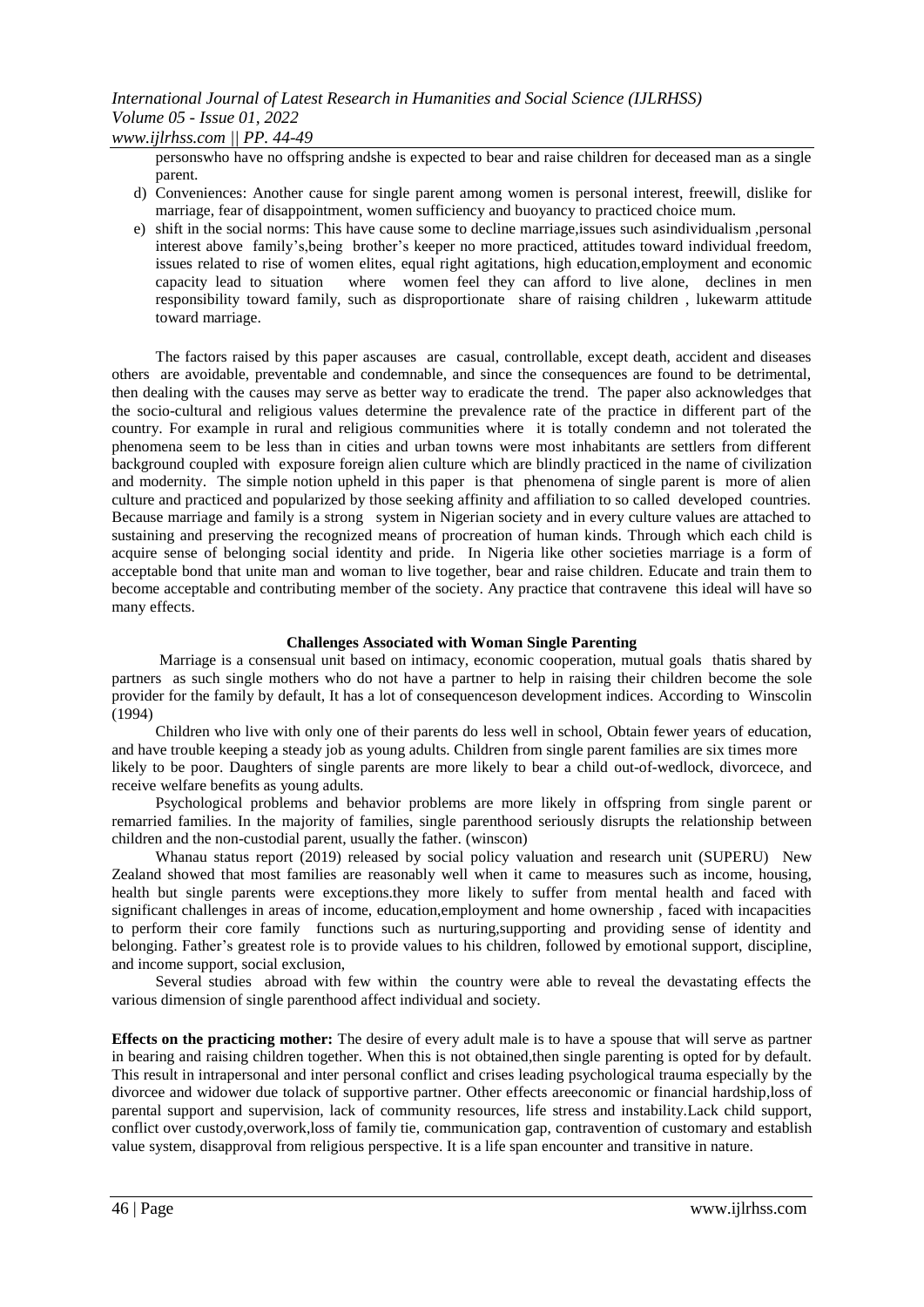### *International Journal of Latest Research in Humanities and Social Science (IJLRHSS) Volume 05 - Issue 01, 2022 www.ijlrhss.com || PP. 44-49*

**Effects on children and society:** On children teasing and stigmatization, unfilled gap, lack of father figure, disciplinary problems, inadequate value system, socialization problem,The childrenlater became major source stress and displeasure fr the parent and society. Recent evidence suggests that child from single parent families do less well, on average, than children who live with both of their parents. These mean is that single parenting increases the odds or the risk that children's well-being encounter in life.

**Implications for sustainable development:** At the United Nations submit on 25<sup>th</sup> September 2015, world leaders, Nigeria inclusive, adopted a set of 17 Agenda for Sustainable Development Goals (SDGs), by the year 2030. The goals are set to alleviate poverty, and to increase, education, health general well being and ensure prosperity for all. The implications of single women parent practices for stainable development arediverse the consequences are not restricted to women but it extends to children and society in general. Kotwal and Prabhakar (2009) that single mothers are face with social, emotional, economic problems, and health problems which consequences.

**Educational Implications:** The policy on free basic education is yet to be realistic for every Nigerian child more especially from single parents especially those in rural areas, more especially children in families headed by women who are themselves part of the vulnerable group from poor background the and children from broken family are part of vulnerable group,who are likely tohave miss schooling because the single mother cannot afford the cost. Equally important is the based on the current highstatistic of illiterate womenin Nigeria who cannot fend for themselves,then what more of their children. The Implication this is that as the number of divorcee and widows increase and they are left to fend for their children, so also will the number of illiterate. Many researches show that single parent affects academic performance of children growing into adults increase.

**Social implications:** The rise of family headed by women is perceived by some as representing a weakening of social values as depicted by growing independence of women to decide in raising children on their own, or the woman s left to bear the burden of raising children alone as a divorcee, unwedded mother , widowed, or out of free will. These create serious implications for sustainable development. A society cannot claim to be developed when all these are happening to its citizens. On the other hand allowing liberty for single 'choice mum' and 'choice dad' free cohabitation, non marital birth and rampant by some segment of people will lead to decline in marriage, create social disorientation, disintegration and chaos,. Report shows children raised in house hold raised by women are prone to disciplinary problems, delinquency, dropout, poverty and recycling generation of single parent.

Nigerian will increase as they may not be able to pay for their educational needs. f this is responsibility and burden o feeding, clothing and attending to the daily needs of her children in her custody. In Nigerians scenario the implication are based on the kind some to with current high cost of education,

Health perspective: marriage is a union that metaphase into family where responsibilities are shared, both parents complement each other to provide the health needs and general well being for members of house hold. This include provision of healthy environment, nutritive and balance diet, medication and safety. Children specifically need exclusive breastfeeding, nourishment care, affection, protection along with domestic routines and provision of clean water, which demand time and energy and finance and source of daily stress. In most partnership families the male bear the cost while female does the domestic works. The implication is all these are too much for a single person more so, by a divorced or widowed single parent. These may also result in pathological problems, diseases andailments. Studies revealed the demand on single motherhood has negative consequences on her health and children, (Scharte 2013). Also McIntost, (2015) analyzed data from 15 different countries and found that single motherhood is associated with an increased risk of multiple health problems including adverse cardiovascular episode, poor mental health and increased mortality.

Economic implication: Most single parents are saddle with economic problems. The economic capacities of single parents are such that they suffer higher poverty rate and experience severe economic problem. Lack of support for marriage and expensive nature of marriage today is also having negative impact on the rise of single parenthood especially among females who are often lured into relationship only to be jilted after. If appropriate actions is not taken the implication is that the proportion of families headed by women increased in Nigeria , these may create a more scenario single parents who are never married .unemployment also has it toll as more women are unemployed or earn low wages which is not enough to sustain their need, more so, when they head family.

Psychological Implications: the life of a single mother is stressful, struggling to meet up with varying demands along with so many provocations from those around her. Their hopes and expectations are dash away by support and assistance from relatives and friends, they become disappointed, mal adjusted which worsen their plight. Kotwal and Prabhakar (2009) reported that single mothers in his study reported that they felt,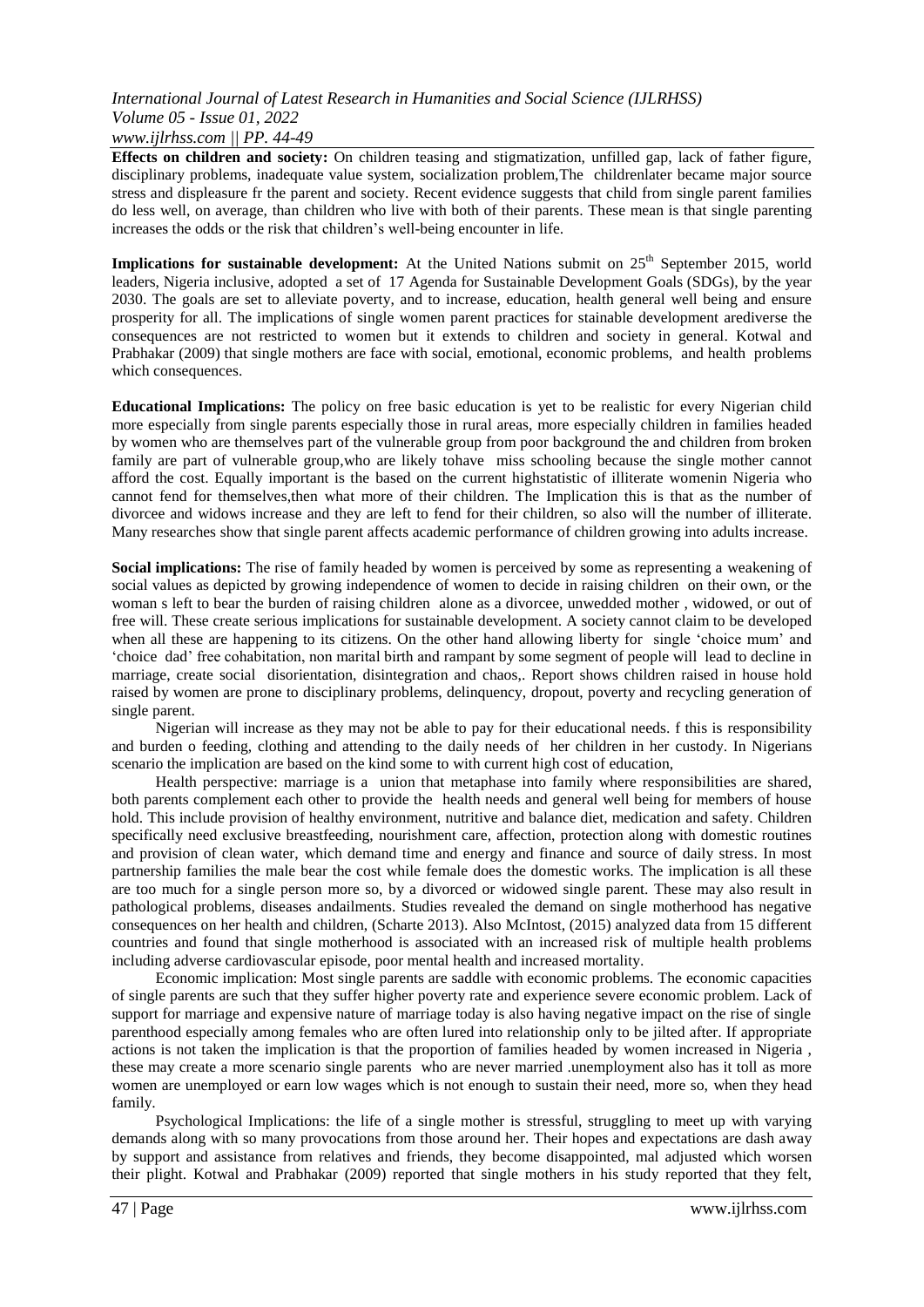*www.ijlrhss.com || PP. 44-49*

lonely, helpless, hopeless, lack of identity, and lack of confidence. Single parents are found to experience seriesof emotional problems, crises associated with disappointment, quarrels that leads to divorce, bereavement over loss of spouse.studies conducted revealed single mother parent suffer psychological problems,trauma and depression that impede their psychological well being and even that of the children that (White, 2004;Azuka-Obieke 2013). Willicox (2003) revealed that widowhood as a manifestation of singeparenthood have negative effects on physical,mental health,behavior and health outcomes. The implications for sustainable development is the dire need to attend toemerging needs of single mothers are not achievable where these negative manifestations

Due to single women parenting, family social tie and relationship is on the decline, as such widows are not getting extended family support which make their plight very hard , if the trend is not changed. In traditional system the extended family share the burden of raising deceased children with support from relatives, neighbours ,friends and well-wishers ,all these cultural heritages are fast fading out , if aloud to fade, then the fate of such women and families would be devastating. Implying that instead of sustainable development it will be sustainable suffering.

In addition, presently there is no adequate census figure on single parents, no accurate demographic and statistical data on the prevalence rate, couple with inadequateempirical research findings, to facilitate adoption of viable measures .The implication is that the menace it erode Nigeria from attainment of sustainable development goals

#### **Conclusion**

The practice of single women parenthood seem to be fast growing phenomena, due to the current socio political , security, and economic challenges, as the security issues in North east and Niger delta has increase the number of children are being raised in single mother . so also some of the celebrities in the countries who are suppose to serve as role models for our younger ones are single parents. The practice seem to be harbored by the so calledclaim for libration and freedom and high taste for so called civilization that is linked foreign cultures that are already engulf and trap by the menace and now raising crusade against single parenting.. The crucial issue and implication is sustainable development cannot be achieved without a strong social fabric (familyunion) that bound us together and strengthen our capacities to work as a team for personal and communal development and progress.

#### **Recommendations**

Based on the issues raised in this paper the following recommendations are offered.

Every Nigerian should strive to intensify effort to preserve, maintain and sustain the family structure based on partnership, selfless service and commitment for the wellbeing of immediate, extended family members and society

The paper suggests the need for wide spread sensitization, enlightenment and counseling to revert the trend through print and electronic media, dramatization, talk shows in schools. Good role modeling that conform with positive social heritage by parents and adults

Those already suffering as a result of the phenomena need various support and assistance from individual and organized group to give them succor. Helping them to readjust and realign is an important function for counselors and psychotherapists.

To overcome the challenges the political will and funds from government for projects and programmes are imperatives. However, any service rendered to a single parent should help to restore the link partnership parenting role to reunite the child with both biological parents and family link.

#### **References**

- [1]. Agbo. M. C. (2016). Posthumous Marriage In Igbo Land, Southern Nigeria And Its Effect On Child Development And Education. *International Journal Of Psychology And Counseling 8(3).2*
- [2]. Anderson & Taylor, (2004). Sociology: Understanding A Diverse Society. ( $3<sup>rd</sup>$  Edition), Canada, Thomson Wadsworth.
- [3]. Anyanwu.J.C, (2013) Marital Status, House, And Poverty In Nigeria Evidence From 2009/2010 Survey Data. African Development Bank Group, Working Paper no 180
- [4]. Azuka-Obieke.U, (2013). Single Parenting Psychological Well Being And Academic Performance Of Adolescence In Lagos, Nigeria. *Journal of Emerging Trends In Education.*
- [5]. Cojer (nd) Single Parent Family on Increased Trend In NigeriaReviewed from [www.cojer.org/...singleparentingincreaseingtrendinnigeria.](http://www.cojer.org/...singleparentingincreaseingtrendinnigeria)